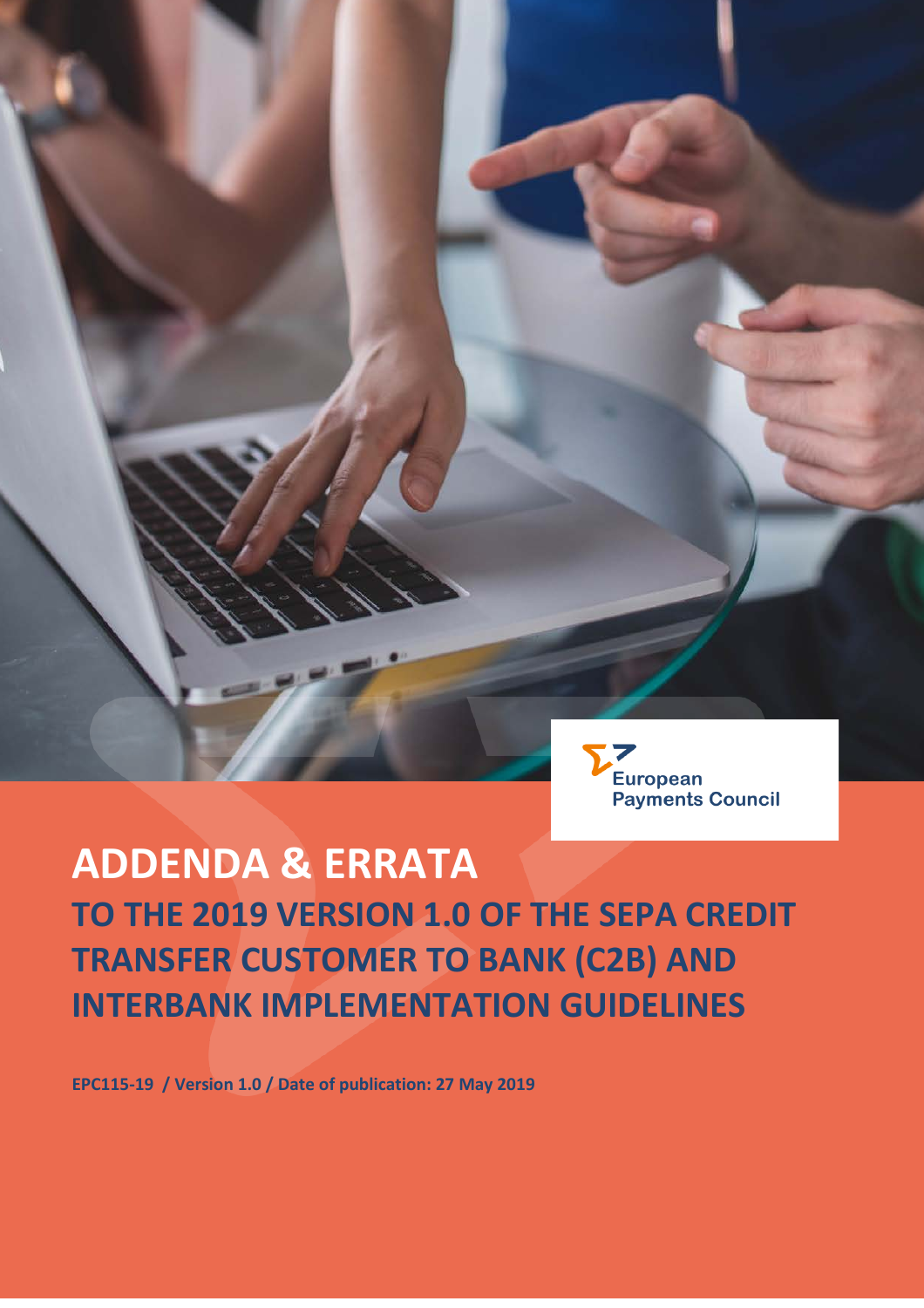# **ADDENDA & ERRATA**

**to the 2019 version 1.0 of the SEPA Credit Transfer customer to bank (C2B) and interbank implementation guidelines**

**EPC115-19 Version 1.0 Date of publication: 27 May 2019**



**European Payments Council AISBL** Cours Saint-Michel, 30 - B - 1040 Brussels T +32 2 733 35 33 Entreprise N°0873.268.927 secretariat@epc-cep.eu

# **1. Introduction**

The 2019 Version 1.0 of the SEPA Credit Transfer (SCT) C2B/Interbank Implementation Guidelines (IGs) published on 22 November 2018 will become effective as from 17 November 2019. This document lists some further clarifications as well as a number of updates to these IGs.

## **2. Errata list**

Symbols used:

- Column one contains the identification number of the Change.
- Column two contains the reference(s) to the relevant sections of the SEPA IGs.
- Column three contains a description of the change.
- Column four specifies the status: ACC Accepted.
- Column five contains the type of change:
	- o TYPO: Typing and layout errors
	- o CLAR: Clarification of the text
	- o CHAN: Change or further alignment with Rulebook content

| $N^{\circ}$ | Section / Index                                                                                                                                                                                                                                                                                         | <b>Description</b>                                                                                                                                 | <b>Status</b> | Type        |
|-------------|---------------------------------------------------------------------------------------------------------------------------------------------------------------------------------------------------------------------------------------------------------------------------------------------------------|----------------------------------------------------------------------------------------------------------------------------------------------------|---------------|-------------|
|             |                                                                                                                                                                                                                                                                                                         | A – SEPA Credit Transfer Interbank IGs – EPC115-06 2019 Version 1.0                                                                                |               |             |
| A/001       | 2.7 Request for<br>Status Update on a<br><b>Recall of SEPA</b><br><b>Credit Transfer;</b><br>2.7.1 Use of the FI<br>to FI Payment<br><b>Status Request</b><br>(pacs.028.001.01)<br>Request for<br>2.11<br>Status Update on a<br><b>Request for Recall</b><br>by the Originator;<br>2.11.1 Use of the FI | Update introduction section<br>2.7.1/2.11.1/2.19.1 (see bold text): Index<br><b>3.3 'Original Instruction Identification'</b><br>(instead of 3.6). | <b>ACC</b>    | <b>TYPO</b> |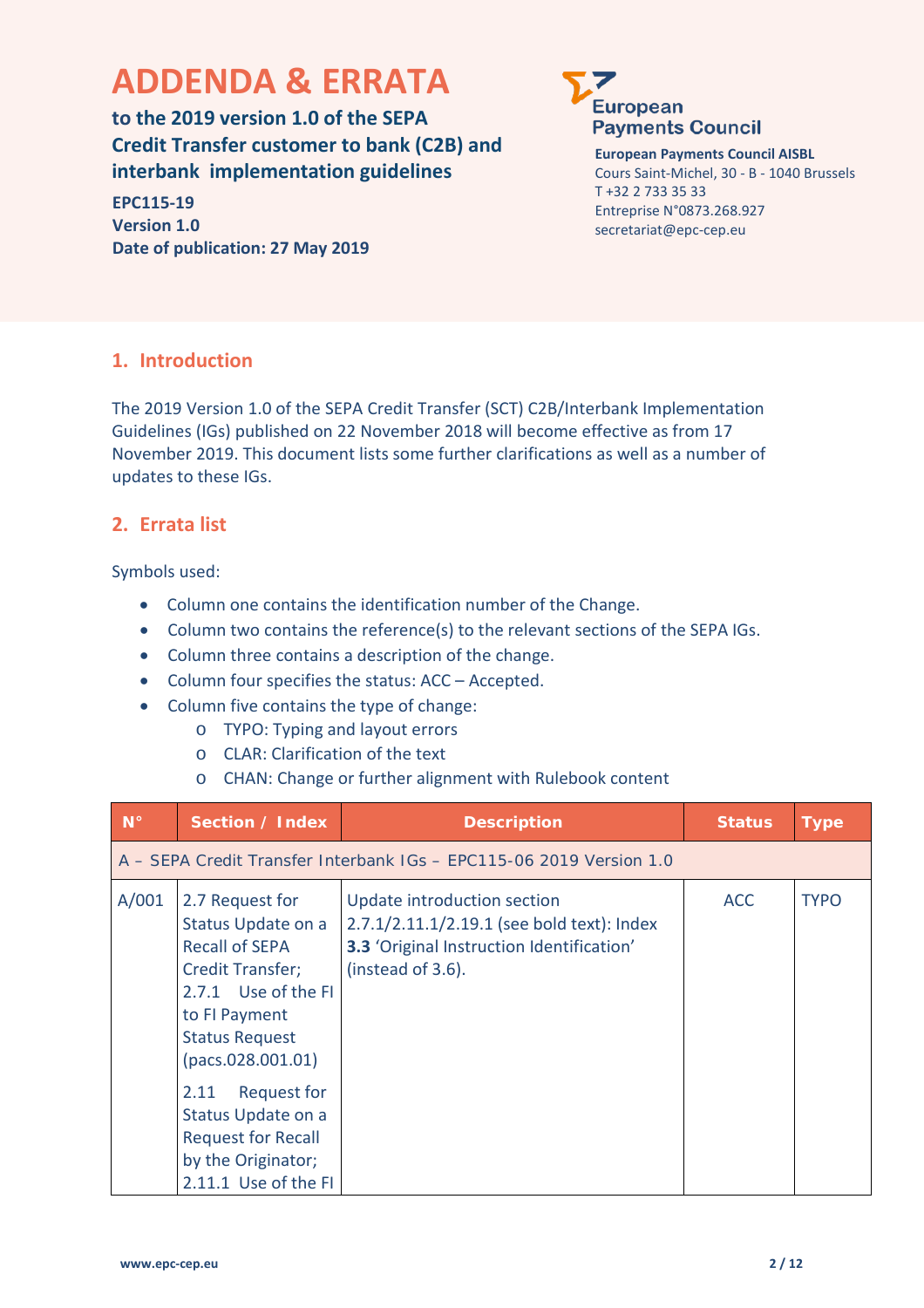

| $N^{\circ}$ | Section / Index                                                                                                                                                              | <b>Description</b>                                                                                                                          | <b>Status</b> | <b>Type</b> |
|-------------|------------------------------------------------------------------------------------------------------------------------------------------------------------------------------|---------------------------------------------------------------------------------------------------------------------------------------------|---------------|-------------|
|             | to FI Payment<br><b>Status Request</b><br>(pacs.028.001.01)                                                                                                                  |                                                                                                                                             |               |             |
|             | 2.19 Request for<br>Status Update on a<br><b>SCT Inquiry;</b>                                                                                                                |                                                                                                                                             |               |             |
|             | 2.19.1 Use of the FI<br>to FI Payment<br><b>Status Request</b><br>(pacs.028.001.01)                                                                                          |                                                                                                                                             |               |             |
| A/002       | <b>Request for</b><br>2.11<br>Status Update on a<br><b>Request for Recall</b><br>by the Originator                                                                           | Update text as follows (see bold text):<br>"In an SCT context, the message caters for<br>a single or group status request message<br>only." | <b>ACC</b>    | <b>CHAN</b> |
|             | 2.11.1 Use of FI To<br><b>FI Payment Status</b><br>Request<br>(pacs.028.001.01)                                                                                              |                                                                                                                                             |               |             |
| A/003       | 2.11.1; index 3.0<br><b>FITo FIPayment Status</b><br><b>Request V01</b><br>+Transaction Information                                                                          | Remove SEPA Usage Rule "Only one<br>occurrence is allowed."<br>As a result, SEPA Multiplicity is [1n]<br>(insteady of [11])                 | <b>ACC</b>    | <b>CHAN</b> |
| A/004       | 2.13 Interbank<br><b>Negative Response</b><br>to Claim Non-<br>Receipt (DS-10);<br>2.13.1 Use of<br><b>Resolution of</b><br>Investigation<br>(camt.029.001.08);<br>Index 2.0 | SEPA Multiplicity is [11] (instead of [01])<br>in accordance with SEPA Usage Rule<br>'Mandatory'.                                           | <b>ACC</b>    | <b>TYPO</b> |
|             | <b>Resolution Of</b><br><b>Investigation V08</b><br>+Resolved Case                                                                                                           |                                                                                                                                             |               |             |
| A/005       | 2.13.1; Index 5.0<br><b>Resolution Of</b><br><b>Investigation V08</b><br>+Modification Details                                                                               | Add SEPA Usage Rule 'Mandatory' and<br>update SEPA Multiplicity to [11].                                                                    | <b>ACC</b>    | <b>CHAN</b> |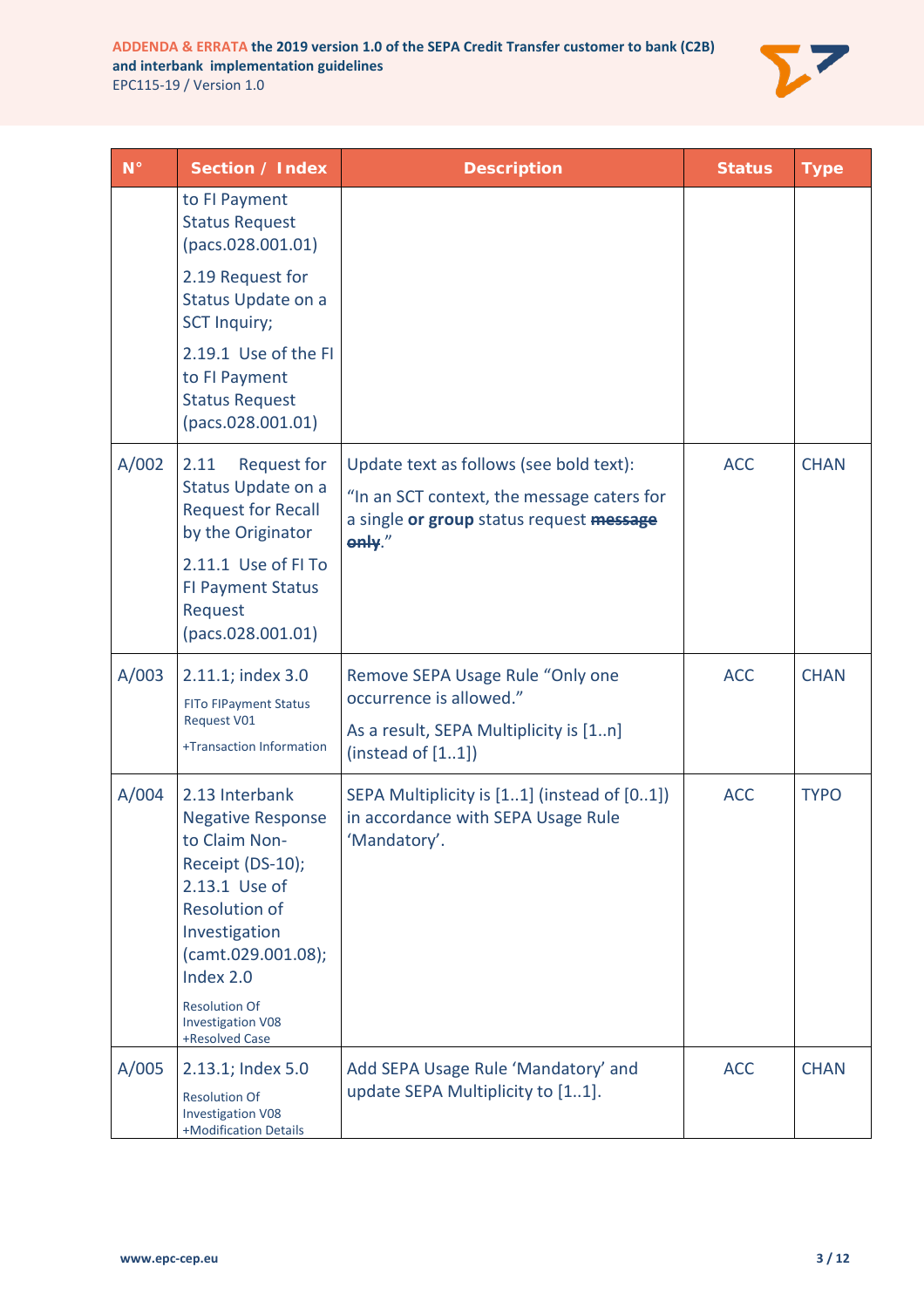

| $N^{\circ}$ | Section / Index                                                                                                                                                                                                                      | <b>Description</b>                                                                                                                                                                                                                                                                                                                                                                                                                                                                                                                                                                                                                                                                                                | <b>Status</b>            | <b>Type</b>                |
|-------------|--------------------------------------------------------------------------------------------------------------------------------------------------------------------------------------------------------------------------------------|-------------------------------------------------------------------------------------------------------------------------------------------------------------------------------------------------------------------------------------------------------------------------------------------------------------------------------------------------------------------------------------------------------------------------------------------------------------------------------------------------------------------------------------------------------------------------------------------------------------------------------------------------------------------------------------------------------------------|--------------------------|----------------------------|
| A/006       | 2.13.1, index 5.10<br>Add SEPA Usage Rule 'Mandatory' and<br>update SEPA Multiplicity to [11].<br><b>Resolution Of</b>                                                                                                               |                                                                                                                                                                                                                                                                                                                                                                                                                                                                                                                                                                                                                                                                                                                   | <b>ACC</b>               | <b>CHAN</b>                |
|             | <b>Investigation V08</b><br>+Modification Details<br>++Original Transaction<br>Identification                                                                                                                                        | Correction typo (see bold text): AT-43 The<br>Originator Bank's rreference of the SEPA<br><b>Credit Transfer Transaction.</b>                                                                                                                                                                                                                                                                                                                                                                                                                                                                                                                                                                                     | <b>ACC</b>               | <b>TYPO</b>                |
| A/007       | 2.14 Interbank<br><b>Positive Response</b><br>to Claim Non-<br>Receipt (DS-10);<br>2.14.1 Use of<br><b>Resolution of</b><br>Investigation<br>(camt.029.001.08)                                                                       | Inclusion of an 'important note':<br>"The payment of the charges is to be<br>effectuated according to the current<br>interbank practices related to such matters.<br>When paying the charges, the Originator<br>Bank must provide 'AT-81 The specific SCT<br>inquiry reference of the Participant<br>initiating the SCT inquiry' in order to allow<br>the Beneficiary Bank to allocate the<br>payment to the right case"                                                                                                                                                                                                                                                                                          | <b>ACC</b>               | <b>CLAR</b>                |
| A/008       | 2.14.1, Index 9.7<br><b>Resolution Of</b><br><b>Investigation V08</b><br>+Resolution Related<br>Information<br>++Charges<br>+++Agent                                                                                                 | Removal of SEPA Usage Rule: "Only BICFI is<br>allowed".<br>Additional clarification on how to instruct<br>an account number of the Beneficiary Bank<br>for the payment of charges: see Annex I<br>below.                                                                                                                                                                                                                                                                                                                                                                                                                                                                                                          | <b>ACC</b><br><b>ACC</b> | <b>CLAR</b><br><b>CHAN</b> |
| A/009       | 2.17 Interbank<br><b>Positive Response</b><br>to Claim for Value<br><b>Date Correction</b><br>$(DS-10)$ with<br>request for interest<br>compensation;<br>2.17.1 Use of<br><b>Resolution of</b><br>Investigation<br>(camt.029.001.08) | Additional clarification in the 'important<br>note':<br>"The payment of the interest compensation<br>and, if applicable charges, is to be<br>effectuated according to the current<br>interbank practices related to such matters.<br>When paying the interest compensation<br>and, if applicable charges, the Originator<br>Bank must provide 'AT-81 The specific SCT<br>inquiry reference of the Participant<br>initiating the SCT inquiry' in order to allow<br>the Beneficiary Bank to allocate the<br>payment to the right case."<br>This clarification also applies to section<br>$\Rightarrow$<br>2.18 'Interbank Confirmed Positive<br>Response to Claim for Value Date<br>Correction (DS-10)' if interest | <b>ACC</b>               | <b>CLAR</b>                |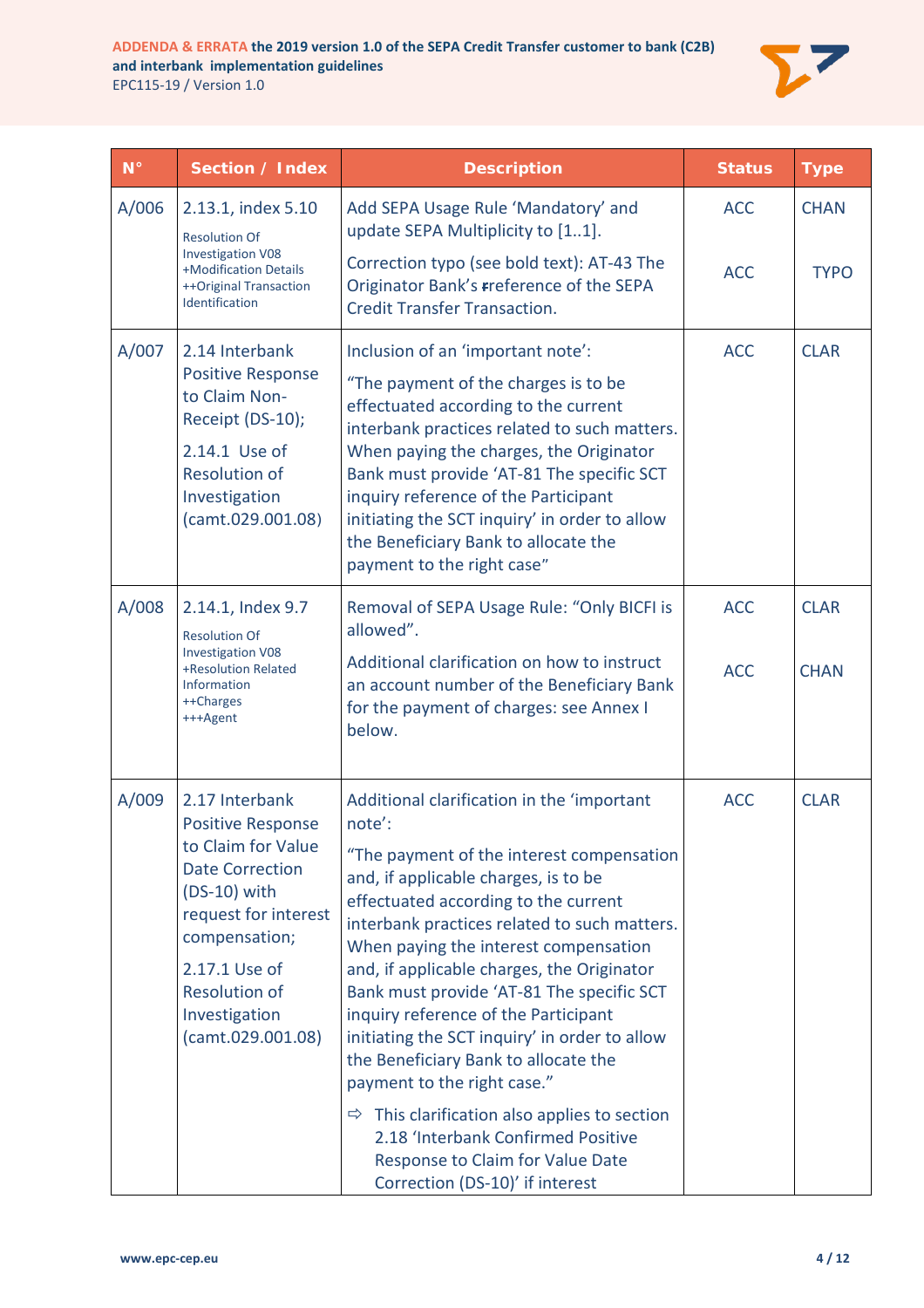

| $N^{\circ}$ | Section / Index                                                                                                                              | <b>Description</b>                                                                                                                                                                                                                                          | <b>Status</b> | <b>Type</b> |
|-------------|----------------------------------------------------------------------------------------------------------------------------------------------|-------------------------------------------------------------------------------------------------------------------------------------------------------------------------------------------------------------------------------------------------------------|---------------|-------------|
|             |                                                                                                                                              | compensation and/or charges are<br>claimed by the Beneficiary Bank in this<br>message.                                                                                                                                                                      |               |             |
| A/010       | 2.17.1; Index 9.7<br>Interbank<br>2.18<br><b>Confirmed Positive</b>                                                                          | Removal of SEPA Usage Rule: "Only BICFI is<br>allowed".<br>Additional clarification on how to instruct                                                                                                                                                      | <b>ACC</b>    | <b>CLAR</b> |
|             | Response to Claim<br>for Value Date<br>Correction (DS-10);                                                                                   | the account number of the Beneficiary<br>Bank for the payment of interest<br>compensation: see Annex I below.                                                                                                                                               | <b>ACC</b>    | <b>CHAN</b> |
|             | 2.18.1 Use of<br><b>Resolution of</b><br>Investigation<br>(camt.029.001.08;<br>Index 9.7                                                     |                                                                                                                                                                                                                                                             |               |             |
|             | <b>Resolution Of</b><br><b>Investigation V08</b><br>+Resolution Related<br><b>Information</b><br>++Compensation<br>+++Creditor Agent         |                                                                                                                                                                                                                                                             |               |             |
| A/011       | 2.17.1; Index 9.11                                                                                                                           | Removal of SEPA Usage Rule: "Only BICFI is<br>allowed".                                                                                                                                                                                                     | <b>ACC</b>    | <b>CLAR</b> |
|             | 2.18.1; Index 9.11<br><b>Resolution Of</b><br><b>Investigation V08</b><br>+Resolution Related<br><b>Information</b><br>++Charges<br>+++Agent | Additional clarification on how to instruct<br>the account number of the Beneficiary<br>Bank for the payment of charges: see<br>Annex I below.                                                                                                              | <b>ACC</b>    | <b>CHAN</b> |
| A/012       | 2.17 & 2.18                                                                                                                                  | Additional clarification regarding the<br>timeline for responding to a Claim for Value<br><b>Date Correction:</b>                                                                                                                                           | <b>ACC</b>    | <b>CLAR</b> |
|             |                                                                                                                                              | The rulebook stipulates that "The<br>Beneficiary Bank has to provide a response-<br>to-SCT-inquiry message about the<br>concerned SCT inquiry within 10 Banking<br>Business Days after it has received the SCT<br>inquiry message".                         |               |             |
|             |                                                                                                                                              | In case of a first positive response<br>(camt.029) requesting payment of an<br>interest compensation and followed by a<br>second one to confirm, please note that<br>the above timeframe only applies to the<br>first response, which reflects the position |               |             |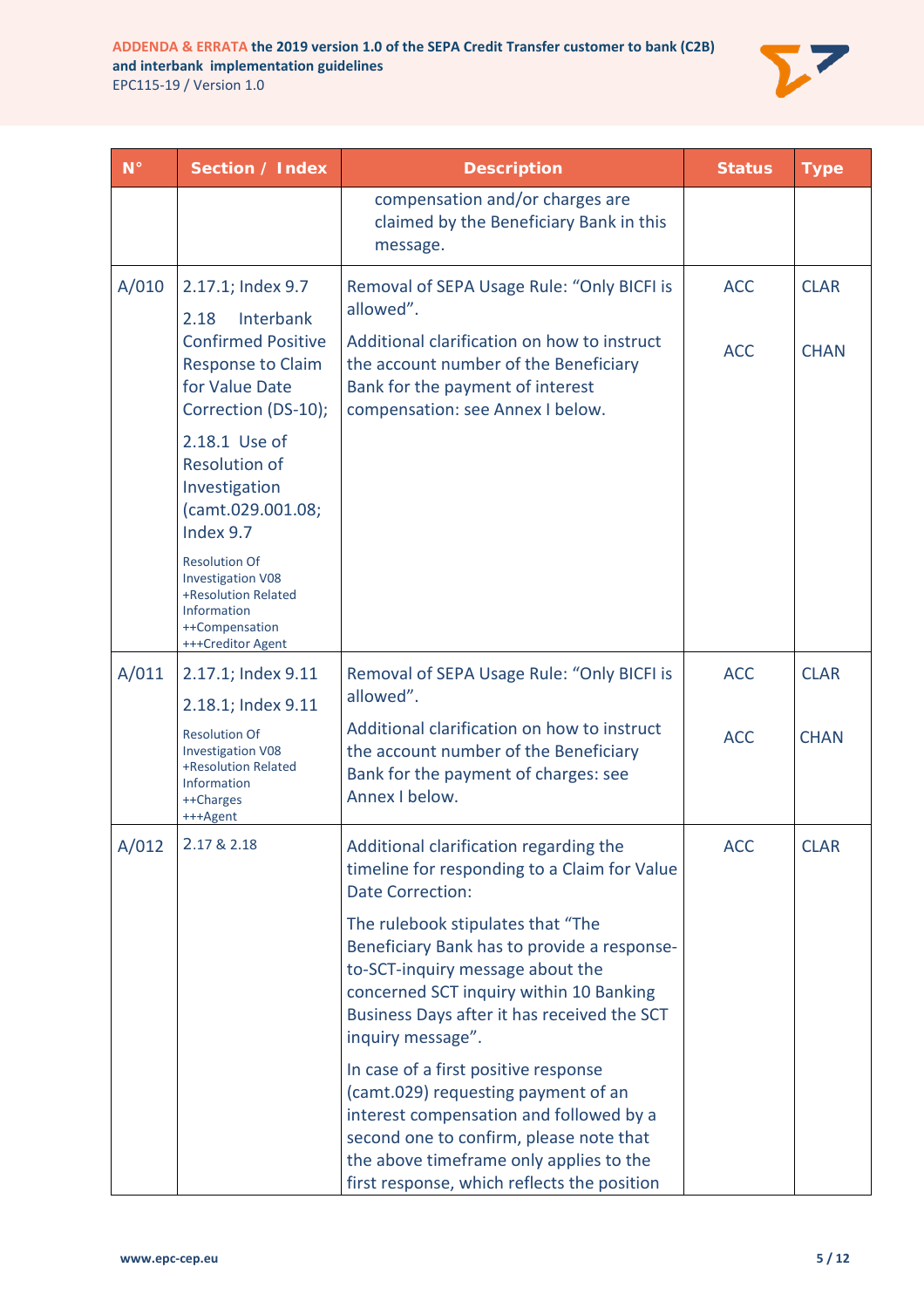

| $N^{\circ}$ | Section / Index                                                                               | <b>Description</b>                                                                                                                                                                                                                                                                                                                                                                                                                                                                                                 | <b>Status</b> | <b>Type</b> |
|-------------|-----------------------------------------------------------------------------------------------|--------------------------------------------------------------------------------------------------------------------------------------------------------------------------------------------------------------------------------------------------------------------------------------------------------------------------------------------------------------------------------------------------------------------------------------------------------------------------------------------------------------------|---------------|-------------|
|             |                                                                                               | of the Beneficiary Bank. This in view of the<br>fact that the aim of the SCT inquiry is to get<br>information about the concrete fate of the<br>original SCT transaction, i.e. has the<br>Beneficiary Bank applied the correct value<br>date. The payment of the interest<br>compensation and consequently the<br>confirmed positive response are not<br>included in this timeframe. However, these<br>should be done as soon as possible to<br>reduce further friction for the Originator<br>and the Beneficiary. |               |             |
| A/013       | 2.18.1                                                                                        | Update text as follows (see bold text):                                                                                                                                                                                                                                                                                                                                                                                                                                                                            | <b>ACC</b>    | <b>CLAR</b> |
|             |                                                                                               | "for which either                                                                                                                                                                                                                                                                                                                                                                                                                                                                                                  |               |             |
|             |                                                                                               | • no interest compensation is requested by<br>the Beneficiary Bank, or                                                                                                                                                                                                                                                                                                                                                                                                                                             |               |             |
|             |                                                                                               | · interest compensation cannot be<br>requested because the calculation results<br>in a negative amount, or                                                                                                                                                                                                                                                                                                                                                                                                         |               |             |
|             |                                                                                               | • interest compensation has already been<br>received by the Beneficiary Bank following<br>an 'ACVA' (Accepted Value Date<br>Adjustment) positive response (refer to<br>former section 'Interbank Positive<br>Response to Claim for Value Date<br>Correction (DS-10) with request for interest<br>compensation'), or                                                                                                                                                                                                |               |             |
|             |                                                                                               | • the Beneficiary Bank asks for interest<br>compensation to be paid after the already<br>applied value date correction,"                                                                                                                                                                                                                                                                                                                                                                                           |               |             |
| A/014       | 2.20<br>Interbank<br>payment with use<br>of the Extended<br>Remittance<br>Information option; | Add SEPA Usage Rule: "All information<br>provided under 'Structured' in the pain.001<br>(with ERI) message must also be reflected<br>here".                                                                                                                                                                                                                                                                                                                                                                        | <b>ACC</b>    | <b>CLAR</b> |
|             | 2.20.1 Use of FI to<br><b>FI Customer Credit</b><br><b>Transfer</b>                           |                                                                                                                                                                                                                                                                                                                                                                                                                                                                                                                    |               |             |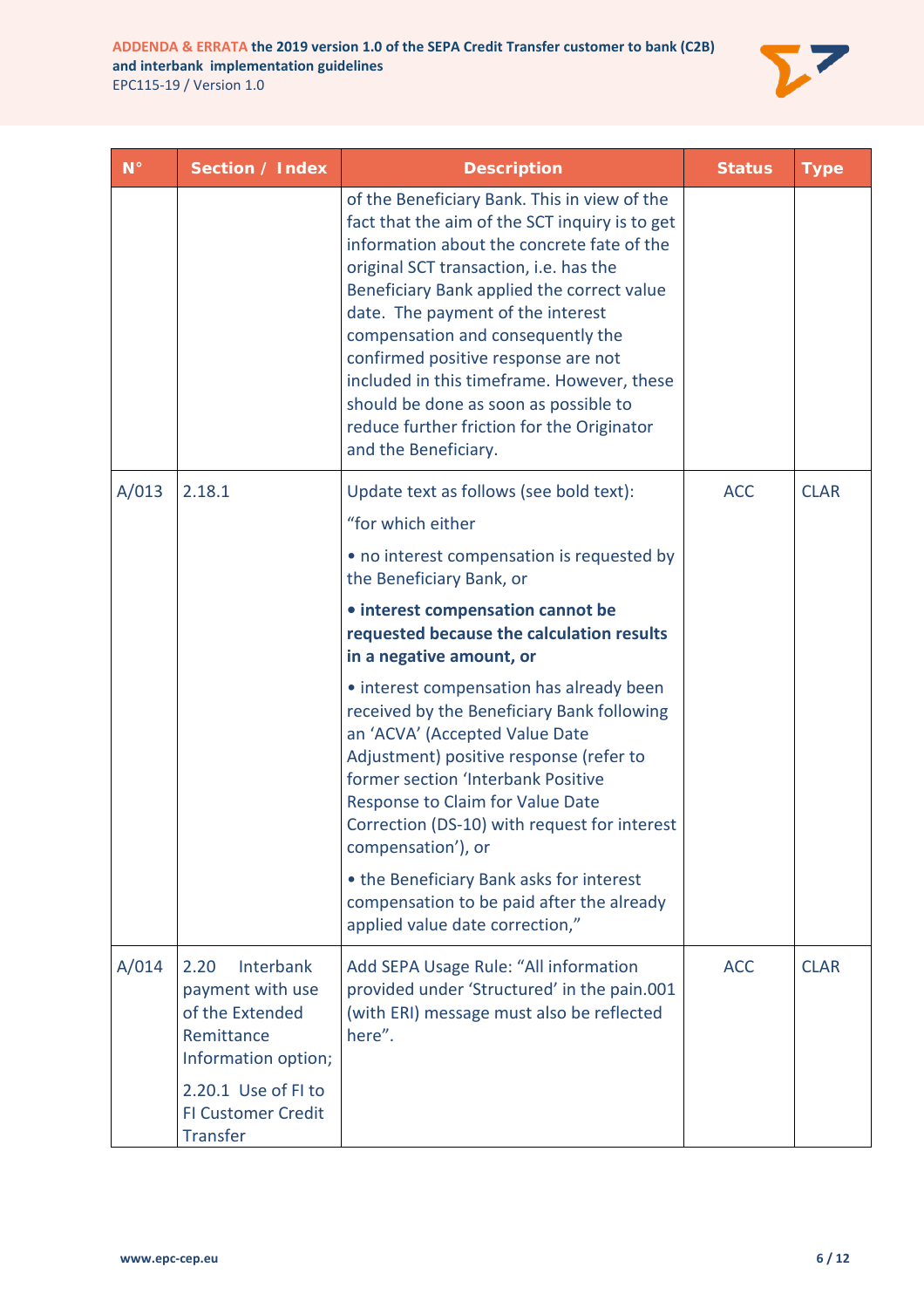

| $\mathbf{N}^{\circ}$ | Section / Index                                                                                                                                                                                                                                                                                                                                                                                                                                                                                                                                                                                                               | <b>Description</b>                                                                                                                     | <b>Status</b> | <b>Type</b> |
|----------------------|-------------------------------------------------------------------------------------------------------------------------------------------------------------------------------------------------------------------------------------------------------------------------------------------------------------------------------------------------------------------------------------------------------------------------------------------------------------------------------------------------------------------------------------------------------------------------------------------------------------------------------|----------------------------------------------------------------------------------------------------------------------------------------|---------------|-------------|
|                      | (pacs.008.001.02);<br><b>Index 2.105</b><br><b>FITo FICustomer Credit</b><br><b>Transfer V02</b><br>+Credit Transfer<br><b>Transaction Information</b><br>++Remittance Information<br>+++Structured                                                                                                                                                                                                                                                                                                                                                                                                                           |                                                                                                                                        |               |             |
| A/015                | 2.20.1; Index 2.117<br><b>FITo FICustomer Credit</b><br><b>Transfer V02</b><br>+Credit Transfer<br><b>Transaction Information</b><br>++Remittance Information<br>+++Structured<br>++++Additional<br><b>Remittance Information</b>                                                                                                                                                                                                                                                                                                                                                                                             | Data element to be shaded yellow with<br>SEPA Multiplicity [01].<br>Inclusion of SEPA Usage Rule: "Only one<br>occurrence is allowed". | <b>ACC</b>    | <b>CHAN</b> |
|                      |                                                                                                                                                                                                                                                                                                                                                                                                                                                                                                                                                                                                                               | B-SEPA Credit Transfer C2B IGs-EPC132-08 2019 Version 1.0                                                                              |               |             |
| B/001                | 2.4<br><b>Customer to</b><br><b>Bank Credit</b><br><b>Transfer</b><br>Information with<br>use of the Extended<br>Remittance<br>Information option<br>as per Annex V<br>'Extended<br>Remittance<br>Information' of the<br>SCT rulebook (DS-<br>01)<br>Use of the<br>2.4.1<br><b>Customer Credit</b><br><b>Transfer Initiation</b><br>(pain.001.001.03);<br><b>Index 2.167</b><br><b>Customer Credit Transfer</b><br><b>Initiation V03</b><br>+Payment Information<br>++Credit Transfer<br><b>Transaction Information</b><br>+++Remittance<br><b>Information</b><br>++++Structured<br>+++++Additional<br>Remittance Information | Data element to be shaded yellow with<br>SEPA Multiplicity [01].<br>Inclusion of SEPA Usage Rule: "Only one<br>occurrence is allowed". | <b>ACC</b>    | <b>CHAN</b> |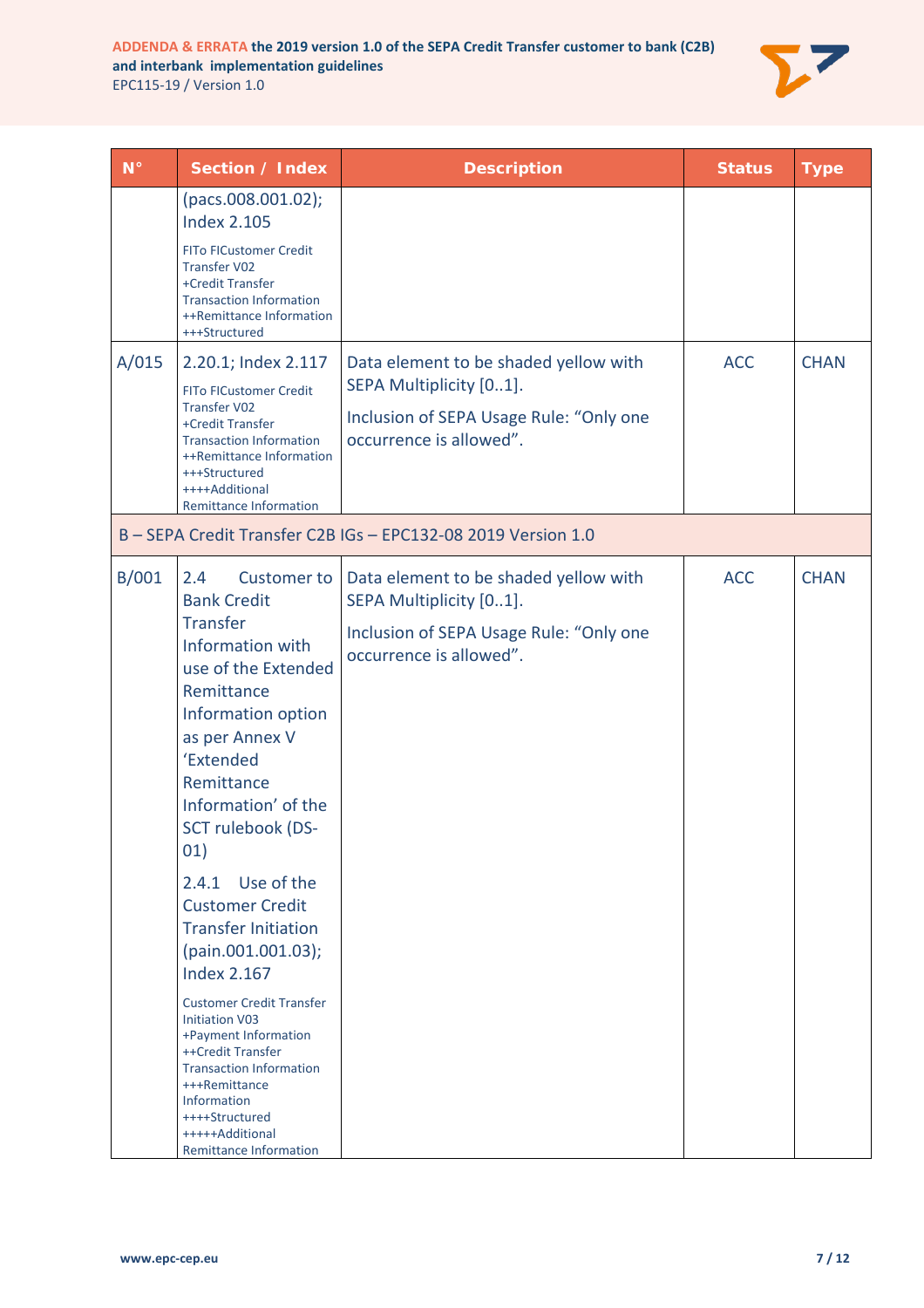

### **Annex I: How to instruct an account number of the Beneficiary Bank for the payment of interest compensation and/or charges?**

The element 'Financial Institution Identification' is to be used under element 'Creditor Agent' (interest compensation) or 'Agent' (charges) as follows:

- Mandatory use of element 'BICFI' to instruct the BIC of the Beneficiary Bank.
- Optional use of element 'Other/identification' to instruct the IBAN of the Beneficiary Bank (note: no other information can be provided here).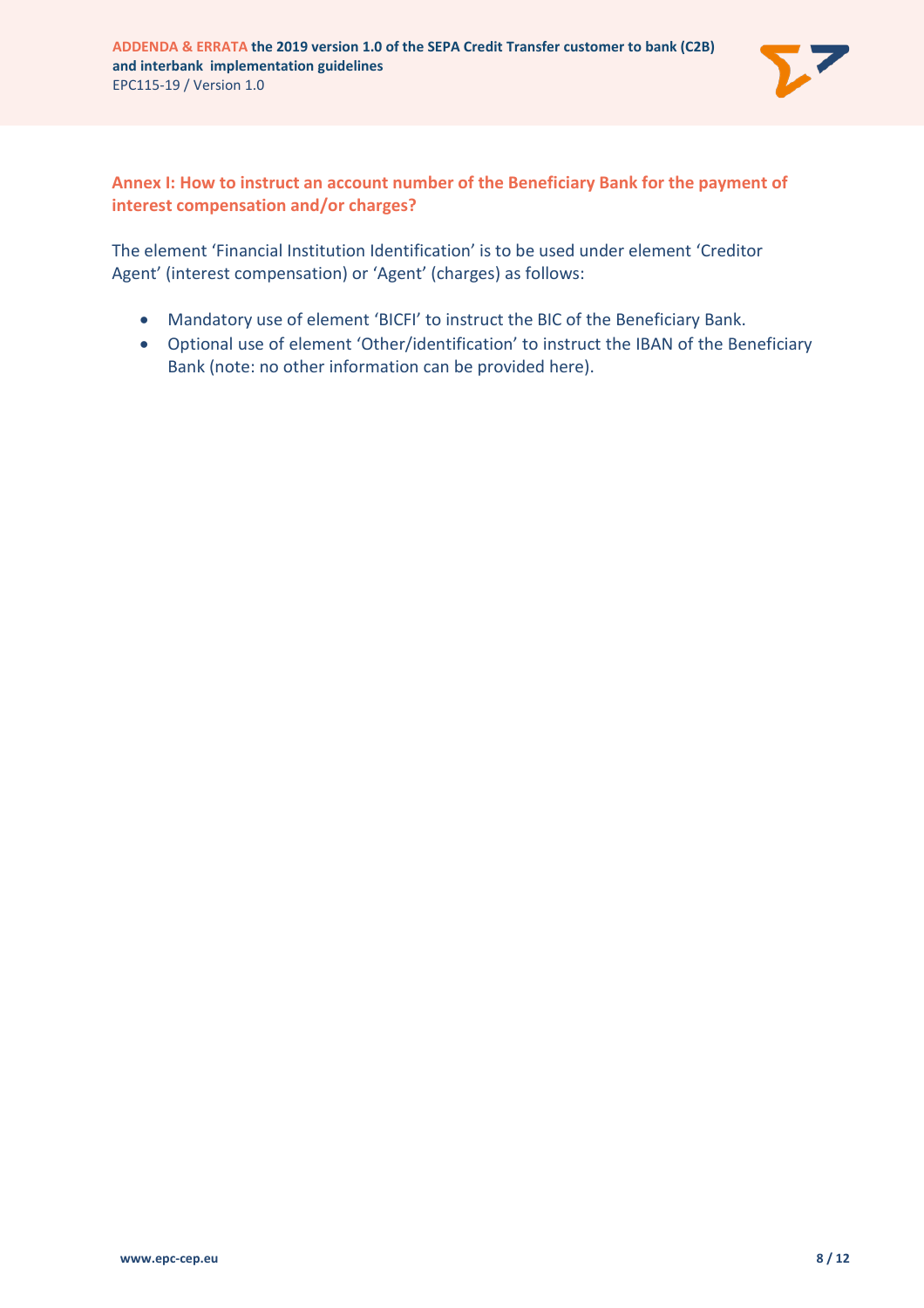

#### Please see below example for payment of interest **compensation**:

| # | <b>SEPA</b> | <b>Message Element</b>                                             | Interbank Positive Response to Claim for Value Date Correction |                                                                                          |
|---|-------------|--------------------------------------------------------------------|----------------------------------------------------------------|------------------------------------------------------------------------------------------|
|   | Mult        |                                                                    |                                                                | <b>SEPA Core Requirements</b>                                                            |
|   | 11          | Resolution Of Investigation V08                                    | <b>ISO</b> Name                                                | <b>Creditor Agent</b>                                                                    |
|   |             | +Resolution Related Information                                    | <b>ISO Definition</b>                                          | Financial institution servicing an account for the                                       |
|   |             | ++Compensation                                                     |                                                                | creditor.                                                                                |
|   |             | +++Creditor Agent                                                  |                                                                |                                                                                          |
|   |             |                                                                    |                                                                | Usage: The creditor agent is the payee of the                                            |
|   |             |                                                                    |                                                                | compensation amount.                                                                     |
|   |             |                                                                    | XML Tag                                                        | CdtrAgt                                                                                  |
|   |             |                                                                    | Type                                                           | BranchAndFinancialInstitutionIdentification5                                             |
|   | 1.1         | Resolution Of Investigation V08<br>+Resolution Related Information | <b>ISO</b> Name<br><b>ISO Definition</b>                       | Financial Institution Identification                                                     |
|   |             | ++Compensation                                                     |                                                                | Unique and unambiguous identification of a                                               |
|   |             | +++Creditor Agent                                                  |                                                                | financial institution, as assigned under an<br>internationally recognised or proprietary |
|   |             | ++++Financial Institution Identification                           |                                                                | identification scheme.                                                                   |
|   |             |                                                                    | XML Tag                                                        | FinInstnId                                                                               |
|   |             |                                                                    | <b>Type</b>                                                    | FinancialInstitutionIdentification8                                                      |
|   | 11          | Resolution Of Investigation V08                                    | <b>SEPA Rulebook</b>                                           | AT-23 BIC of the Beneficiary Bank.                                                       |
|   |             | +Resolution Related Information                                    | SEPA Usage Rule(s) Mandatory                                   |                                                                                          |
|   |             | ++Compensation                                                     | <b>ISO</b> Name                                                | <b>BICFI</b>                                                                             |
|   |             | +++Creditor Agent                                                  | <b>ISO Definition</b>                                          | Code allocated to a financial institution by the                                         |
|   |             | ++++Financial Institution Identification                           |                                                                | ISO 9362 Registration Authority as described in                                          |
|   |             | $++++-BICFI$                                                       |                                                                | ISO 9362 "Banking - Banking                                                              |
|   |             |                                                                    |                                                                | telecommunication messages - Business identifier                                         |
|   |             |                                                                    |                                                                | code (BIC)".                                                                             |
|   |             |                                                                    | XML Tag                                                        | <b>BICFI</b>                                                                             |
|   |             |                                                                    | Type                                                           | BICFIIdentifier                                                                          |
|   |             |                                                                    | Pattern                                                        | [A-Z]{6,6}[A-Z2-9][A-NP-Z0-9]([A-Z0-9]{3,                                                |
|   |             |                                                                    |                                                                | $3\}$ $(0,1)$                                                                            |
|   | 01          | Resolution Of Investigation V08                                    | <b>ISO</b> Name                                                | <b>Clearing System Member Identification</b>                                             |
|   |             | +Resolution Related Information                                    | <b>ISO Definition</b>                                          | Information used to identify a member within a                                           |
|   |             | ++Compensation                                                     |                                                                | clearing system.                                                                         |
|   |             | +++Creditor Agent                                                  | XML Tag                                                        | ClrSysMmbId                                                                              |
|   |             | ++++Financial Institution Identification                           | Type                                                           | ClearingSystemMemberIdentification2                                                      |
|   |             | +++++Clearing System Member                                        |                                                                |                                                                                          |
|   |             | Identification                                                     |                                                                |                                                                                          |
|   | 01          | Resolution Of Investigation V08<br>+Resolution Related Information | <b>ISO</b> Name<br><b>ISO Definition</b>                       | Name<br>Name by which an agent is known and which is                                     |
|   |             | ++Compensation                                                     |                                                                | usually used to identify that agent.                                                     |
|   |             | +++Creditor Agent                                                  | XML Tag                                                        | Nm.                                                                                      |
|   |             | ++++Financial Institution Identification                           | Type                                                           | Max140Text                                                                               |
|   |             | $++++\$                                                            | <b>ISO</b> Length                                              | $1 - 140$                                                                                |
|   |             |                                                                    | <b>SEPA</b> Length                                             | $I_{\perp}$ = 140                                                                        |
|   | 01          | Resolution Of Investigation V08                                    | <b>ISO</b> Name                                                | <b>Postal Address</b>                                                                    |
|   |             | +Resolution Related Information                                    | <b>ISO Definition</b>                                          | Information that locates and identifies a specific                                       |
|   |             | ++Compensation                                                     |                                                                | address, as defined by postal services.                                                  |
|   |             | +++Creditor Agent                                                  | XML Tag                                                        | PstlAdr                                                                                  |
|   |             | ++++Financial Institution Identification                           | Type                                                           | PostalAddress6                                                                           |
|   |             | +++++Postal Address                                                |                                                                |                                                                                          |
|   | 01          | Resolution Of Investigation V08                                    | <b>ISO</b> Name                                                | Other                                                                                    |
|   |             | +Resolution Related Information                                    | <b>ISO Definition</b>                                          | Unique identification of an agent, as assigned by                                        |
|   |             | ++Compensation                                                     |                                                                | an institution, using an identification scheme.                                          |
|   |             | +++Creditor Agent                                                  | XML Tag                                                        | Othr                                                                                     |
|   |             | ++++Financial Institution Identification                           | <b>Type</b>                                                    | GenericFinancialIdentification1                                                          |
|   |             | +++++Other                                                         |                                                                |                                                                                          |
|   | 11          | Resolution Of Investigation V08                                    |                                                                | SEPA Usage Rule(s) Only IBAN is allowed.                                                 |
|   |             | +Resolution Related Information                                    | <b>ISO</b> Name                                                | Identification                                                                           |
|   |             | ++Compensation                                                     | <b>ISO Definition</b>                                          | Unique and unambiguous identification of a                                               |
|   |             | +++Creditor Agent                                                  |                                                                | person.                                                                                  |
|   |             | ++++Financial Institution Identification                           | XML Tag                                                        | Id                                                                                       |
|   |             | +++++Other                                                         | Type                                                           | Max35Text                                                                                |
|   |             | ++++++Hdentification                                               | <b>ISO</b> Length                                              | 135                                                                                      |
|   |             |                                                                    | <b>SEPA Length</b>                                             | $I = .35$                                                                                |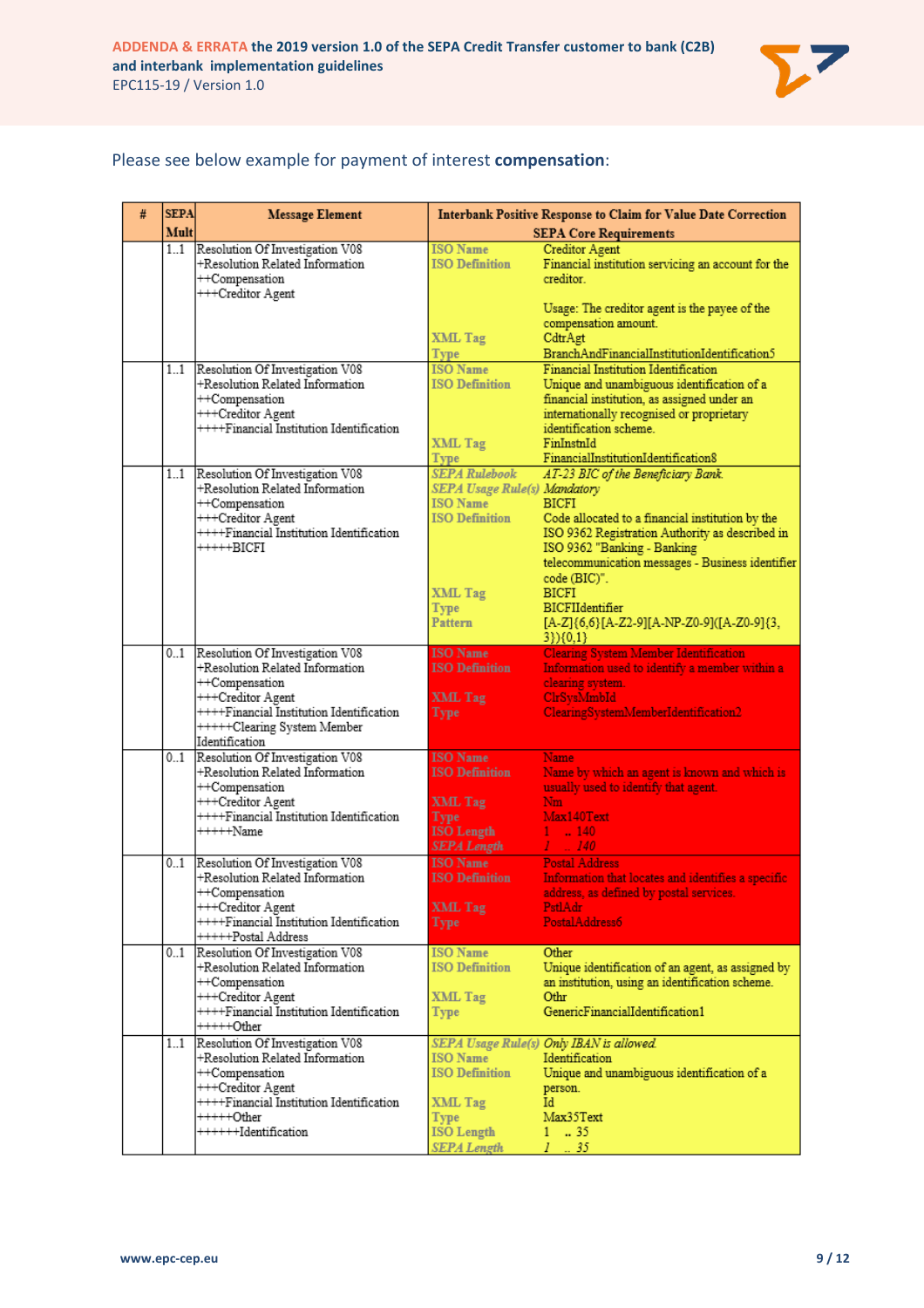

| # | <b>SEPA</b> | <b>Message Element</b>                                                                                                                                                                    | <b>Interbank Positive Response to Claim for Value Date Correction</b>      |                                                                                                                                                                                                                                                                                                                 |
|---|-------------|-------------------------------------------------------------------------------------------------------------------------------------------------------------------------------------------|----------------------------------------------------------------------------|-----------------------------------------------------------------------------------------------------------------------------------------------------------------------------------------------------------------------------------------------------------------------------------------------------------------|
|   | <b>Mult</b> |                                                                                                                                                                                           |                                                                            | <b>SEPA Core Requirements</b>                                                                                                                                                                                                                                                                                   |
|   | 01          | Resolution Of Investigation V08<br>+Resolution Related Information<br>++Compensation<br>+++Creditor Agent<br>++++Financial Institution Identification<br>$++++Other$<br>++++++Scheme Name | <b>ISO</b> Name<br><b>ISO Definition</b><br>XML Tag<br><b>Type</b>         | <b>Scheme Name</b><br>Name of the identification scheme.<br><b>SchmeNm</b><br>FinancialIdentificationSchemeName1Choice                                                                                                                                                                                          |
|   | 01          | Resolution Of Investigation V08<br>+Resolution Related Information<br>++Compensation<br>+++Creditor Agent<br>++++Financial Institution Identification<br>+++++Other<br>$+++++Issuer$      | <b>ISO</b> Name<br><b>ISO Definition</b><br>XML Tag<br>Type<br>SEPA Length | <b>Issuer</b><br>Entity that assigns the identification.<br><b>Issr</b><br>Max35Text<br>$I = 35$                                                                                                                                                                                                                |
|   | 01          | Resolution Of Investigation V08<br>+Resolution Related Information<br>++Compensation<br>+++Creditor Agent<br>++++Branch Identification                                                    | <b>ISO</b> Name<br><b>ISO Definition</b><br>XML Tag<br>Type                | <b>Branch Identification</b><br>Identifies a specific branch of a financial<br>institution.<br>Usage: This component should be used in case<br>the identification information in the financial<br>institution component does not provide<br>identification up to branch level.<br><b>BrnchId</b><br>BranchData2 |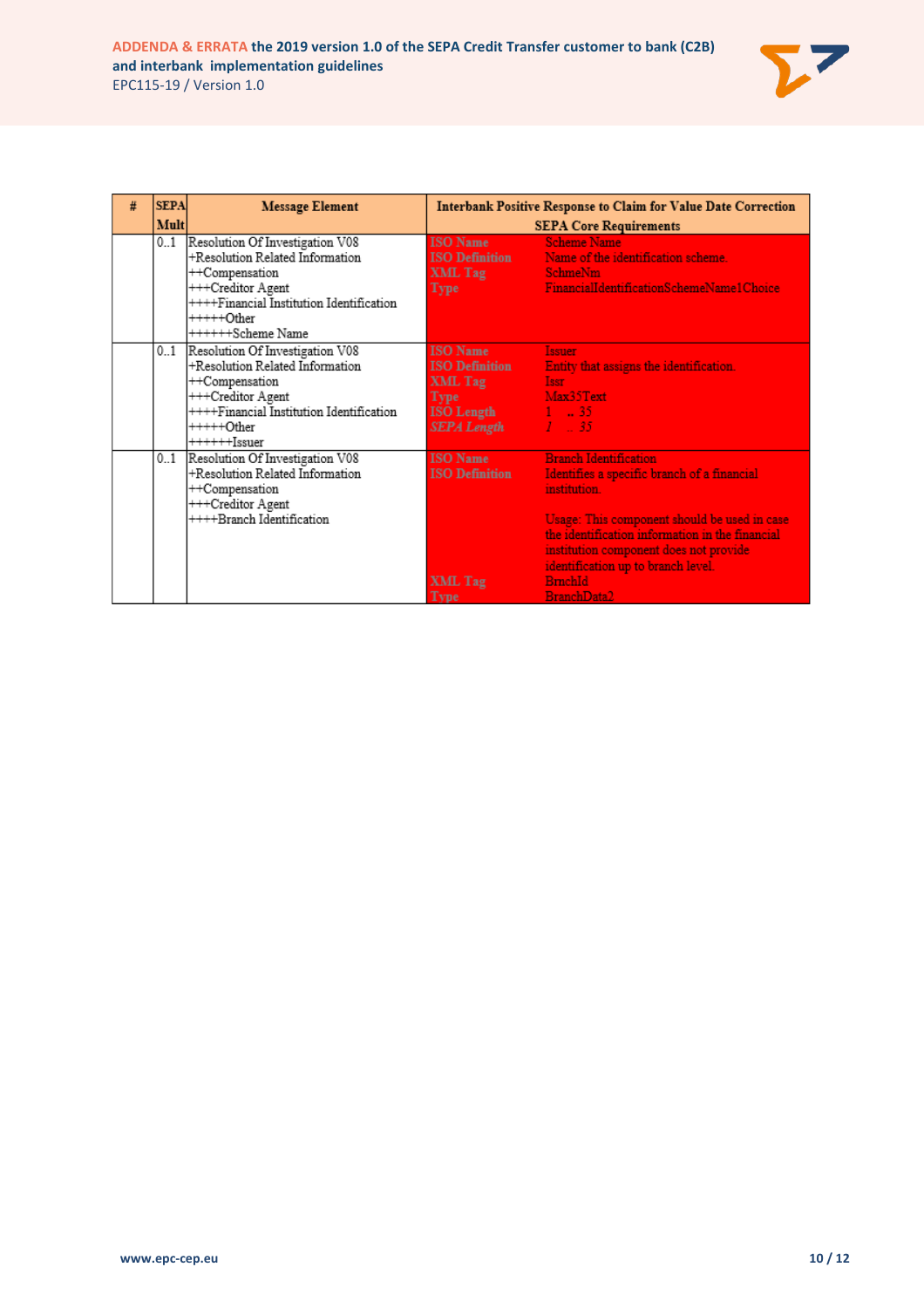

| # | <b>SEPA</b> | <b>Message Element</b>                                             |                                          | <b>Interbank Positive Response to Claim for Value Date Correction</b>                    |
|---|-------------|--------------------------------------------------------------------|------------------------------------------|------------------------------------------------------------------------------------------|
|   | Mult        |                                                                    |                                          | <b>SEPA Core Requirements</b>                                                            |
|   | 11          | Resolution Of Investigation V08<br>+Resolution Related Information | <b>ISO</b> Name<br><b>ISO Definition</b> | Agent                                                                                    |
|   |             | ++Charges                                                          |                                          | Agent that takes the transaction charges or to<br>which the transaction charges are due. |
|   |             | +++Agent                                                           | XML Tag                                  | Agt                                                                                      |
|   |             |                                                                    | Type                                     | BranchAndFinancialInstitutionIdentification5                                             |
|   | 11          | Resolution Of Investigation V08                                    | <b>ISO</b> Name                          | Financial Institution Identification                                                     |
|   |             | +Resolution Related Information                                    | <b>ISO Definition</b>                    | Unique and unambiguous identification of a                                               |
|   |             | ++Charges                                                          |                                          | financial institution, as assigned under an                                              |
|   |             | +++Agent<br>++++Financial Institution Identification               |                                          | internationally recognised or proprietary<br>identification scheme.                      |
|   |             |                                                                    | XML Tag                                  | FinInstnId                                                                               |
|   |             |                                                                    | Type                                     | FinancialInstitutionIdentification8                                                      |
|   | 1.1         | Resolution Of Investigation V08                                    | <b>SEPA</b> Rulebook                     | AT-23 The BIC of the Beneficiary Bank.                                                   |
|   |             | +Resolution Related Information                                    | SEPA Usage Rule(s) Mandatory             |                                                                                          |
|   |             | ++Charges                                                          | <b>ISO</b> Name                          | <b>BICFI</b>                                                                             |
|   |             | +++Agent                                                           | <b>ISO Definition</b>                    | Code allocated to a financial institution by the                                         |
|   |             | ++++Financial Institution Identification                           |                                          | ISO 9362 Registration Authority as described in                                          |
|   |             | +++++BICFI                                                         |                                          | ISO 9362 "Banking - Banking<br>telecommunication messages - Business identifier          |
|   |             |                                                                    |                                          | code (BIC)".                                                                             |
|   |             |                                                                    | XML Tag                                  | BICFI                                                                                    |
|   |             |                                                                    | Type                                     | BICFIIdentifier                                                                          |
|   |             |                                                                    | Pattern                                  | [A-Z]{6,6}[A-Z2-9][A-NP-Z0-9]([A-Z0-9]{3,                                                |
|   |             |                                                                    |                                          | $3\}$ (0,1}                                                                              |
|   | 01          | Resolution Of Investigation V08<br>+Resolution Related Information | <b>ISO</b> Name<br><b>ISO Definition</b> | <b>Clearing System Member Identification</b>                                             |
|   |             | ++Charges                                                          |                                          | Information used to identify a member within a<br>clearing system.                       |
|   |             | +++Agent                                                           | XML Tag                                  | ClrSysMmbId                                                                              |
|   |             | ++++Financial Institution Identification                           | Type                                     | ClearingSystemMemberIdentification2                                                      |
|   |             | +++++Clearing System Member                                        |                                          |                                                                                          |
|   |             | Identification                                                     |                                          |                                                                                          |
|   | 01          | Resolution Of Investigation V08                                    | <b>ISO</b> Name                          | Name                                                                                     |
|   |             | +Resolution Related Information                                    | <b>ISO Definition</b>                    | Name by which an agent is known and which is                                             |
|   |             | ++Charges<br>+++Agent                                              | XML Tag                                  | usually used to identify that agent.<br>Nm                                               |
|   |             | ++++Financial Institution Identification                           | Type                                     | Max140Text                                                                               |
|   |             | +++++Name                                                          | <b>ISO</b> Length                        | $1 - 140$                                                                                |
|   |             |                                                                    | <b>SEPA Length</b>                       | $I = 140$                                                                                |
|   |             | 01 Resolution Of Investigation V08                                 | <b>ISO</b> Name                          | <b>Postal Address</b>                                                                    |
|   |             | +Resolution Related Information                                    | <b>ISO Definition</b>                    | Information that locates and identifies a specific                                       |
|   |             | ++Charges                                                          |                                          | address, as defined by postal services.                                                  |
|   |             | +++Agent                                                           | XML Tag                                  | PstlAdr                                                                                  |
|   |             | ++++Financial Institution Identification<br>+++++Postal Address    | Type                                     | PostalAddress6                                                                           |
|   | 01          | Resolution Of Investigation V08                                    | <b>ISO</b> Name                          | Other                                                                                    |
|   |             | +Resolution Related Information                                    | <b>ISO Definition</b>                    | Unique identification of an agent, as assigned by                                        |
|   |             | ++Charges                                                          |                                          | an institution, using an identification scheme.                                          |
|   |             | +++Agent                                                           | XML Tag                                  | Othr                                                                                     |
|   |             | ++++Financial Institution Identification                           | Type                                     | GenericFinancialIdentification1                                                          |
|   |             | $++++Other$                                                        |                                          |                                                                                          |
|   | $1_{-1}$    | Resolution Of Investigation V08                                    |                                          | SEPA Usage Rule(s) Only IBAN is allowed                                                  |
|   |             | +Resolution Related Information                                    | <b>ISO</b> Name<br><b>ISO Definition</b> | Identification                                                                           |
|   |             | $++Charges$<br>+++Agent                                            |                                          | Unique and unambiguous identification of a<br>person.                                    |
|   |             | ++++Financial Institution Identification                           | XML Tag                                  | Id.                                                                                      |
|   |             | +++++Other                                                         | Type                                     | Max35Text                                                                                |
|   |             | ++++++Hdentification                                               | <b>ISO</b> Length                        | $1 \t35$                                                                                 |
|   |             |                                                                    | <b>SEPA Length</b>                       | $1 - .35$                                                                                |

#### Please see below example for payment of **charges**: